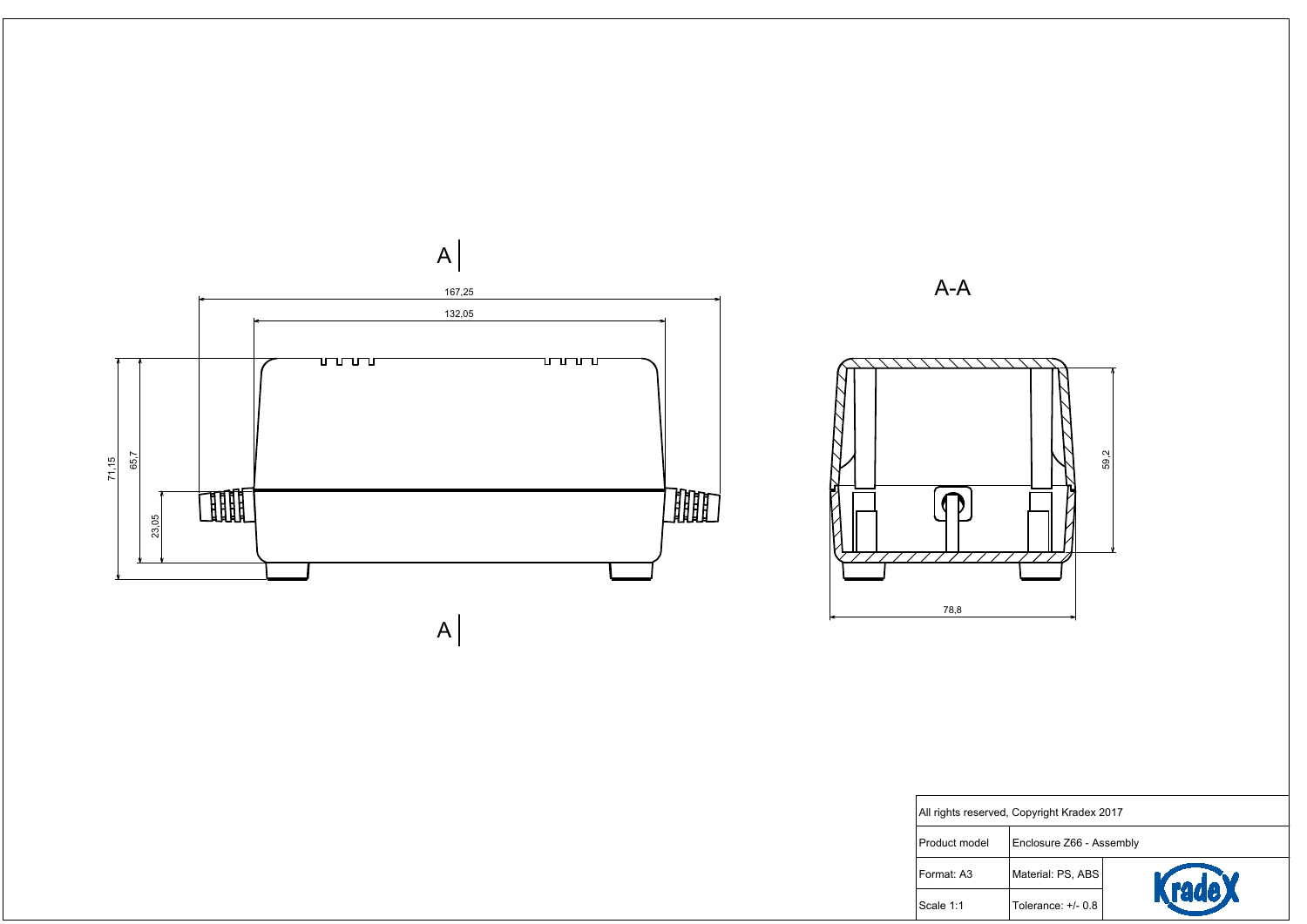

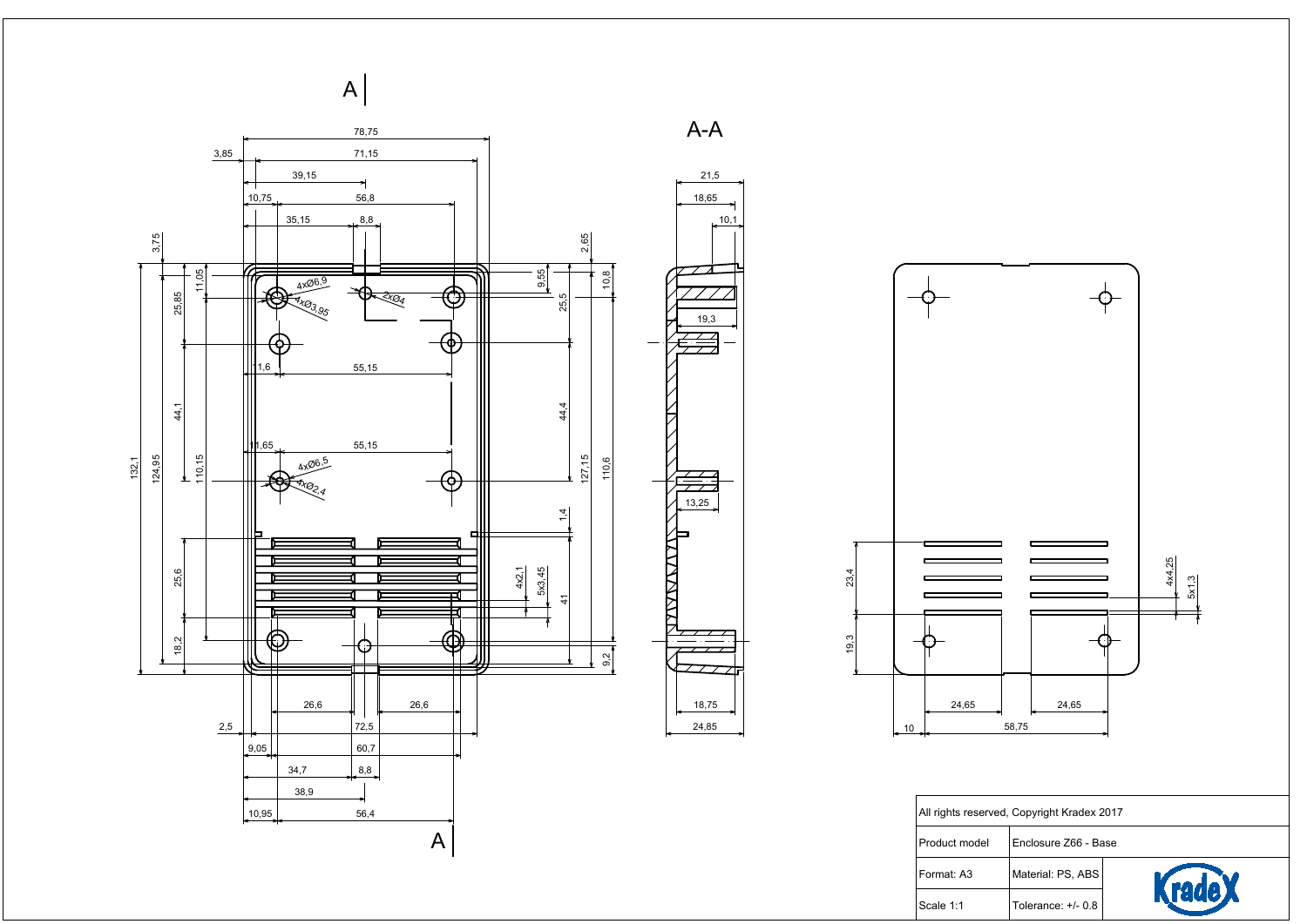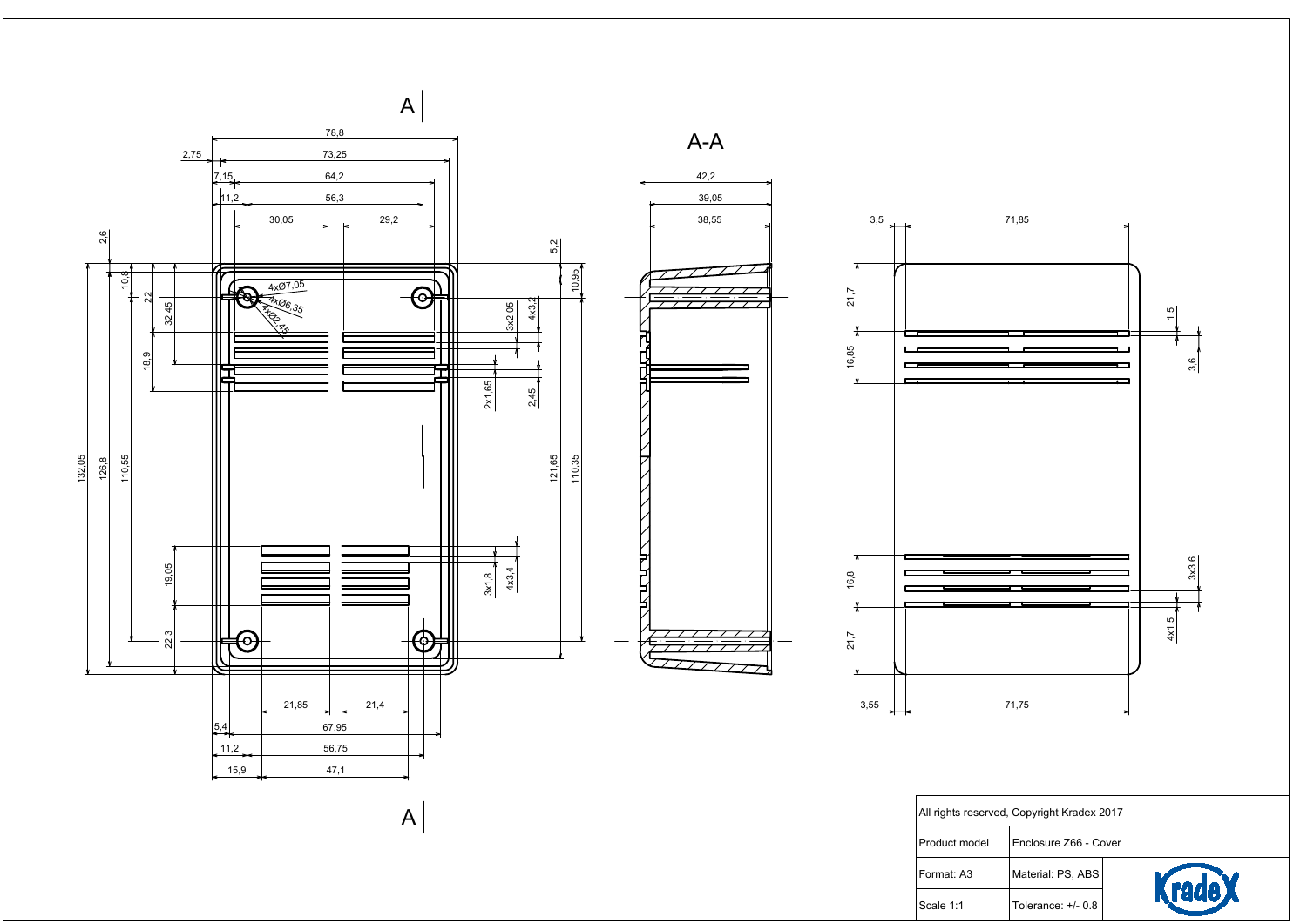

| rved, Copyright Kradex 2017 |                     |        |  |  |
|-----------------------------|---------------------|--------|--|--|
|                             | Enclosure Z1 - Foot |        |  |  |
|                             | Material: PS, ABS   | KradeX |  |  |
|                             | Tolerance: $+/-0.8$ |        |  |  |